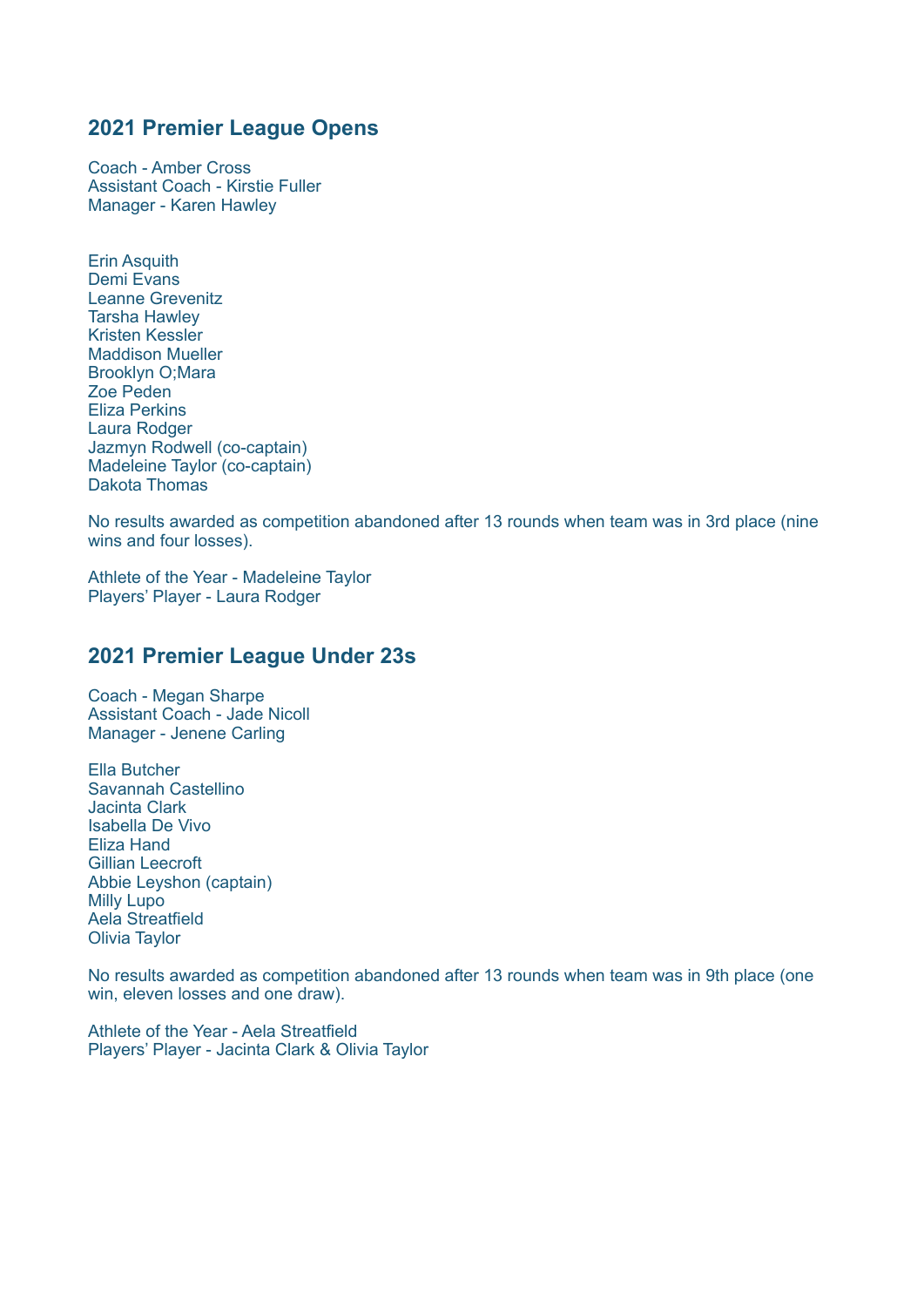Coach - Amber Cross Assistant Coach - Kirstie Fuller Manager - Karen Hawley

Demi Evans Leanne Grevenitz Tarsha Hawley Nakita Jackson Kristen Kessler (co-captain) Laura Rodger Jazmyn Rodwell Madeleine Taylor (co-captain) Dakota Thomas Alicia Walsh (Club captain) Madalyn Wild

Finished season in 1st place of Conference B (twelve wins, one loss) and 4th in finals

Athlete of the Year - Jazmyn Rodwell Players' Player - Kristen Kessler

### **2020 Premier League Under 23s**

Coach - Megan Sharpe Assistant Coach - Trude Yen Manager - Sharne Johnson

Erin Asquith Samantha Chicken Jacinta Clarke Milla Evans (captain) Milly Lupo Eden Matterson Maddison Mueller Brooklyn O'Mara Zoe Peden Georgia Ray Danielle Taylor

Finished season in 2nd place of Conference B (seven wins, three losses and three draws) and 3rd in finals

Athlete of the Year - Erin Asquith Players' Player - Milla Evans

### **Achievements**

Longest winning streak in Premier League - ten games Played 75th Premier League game for Central Coast Heart - Maddie Taylor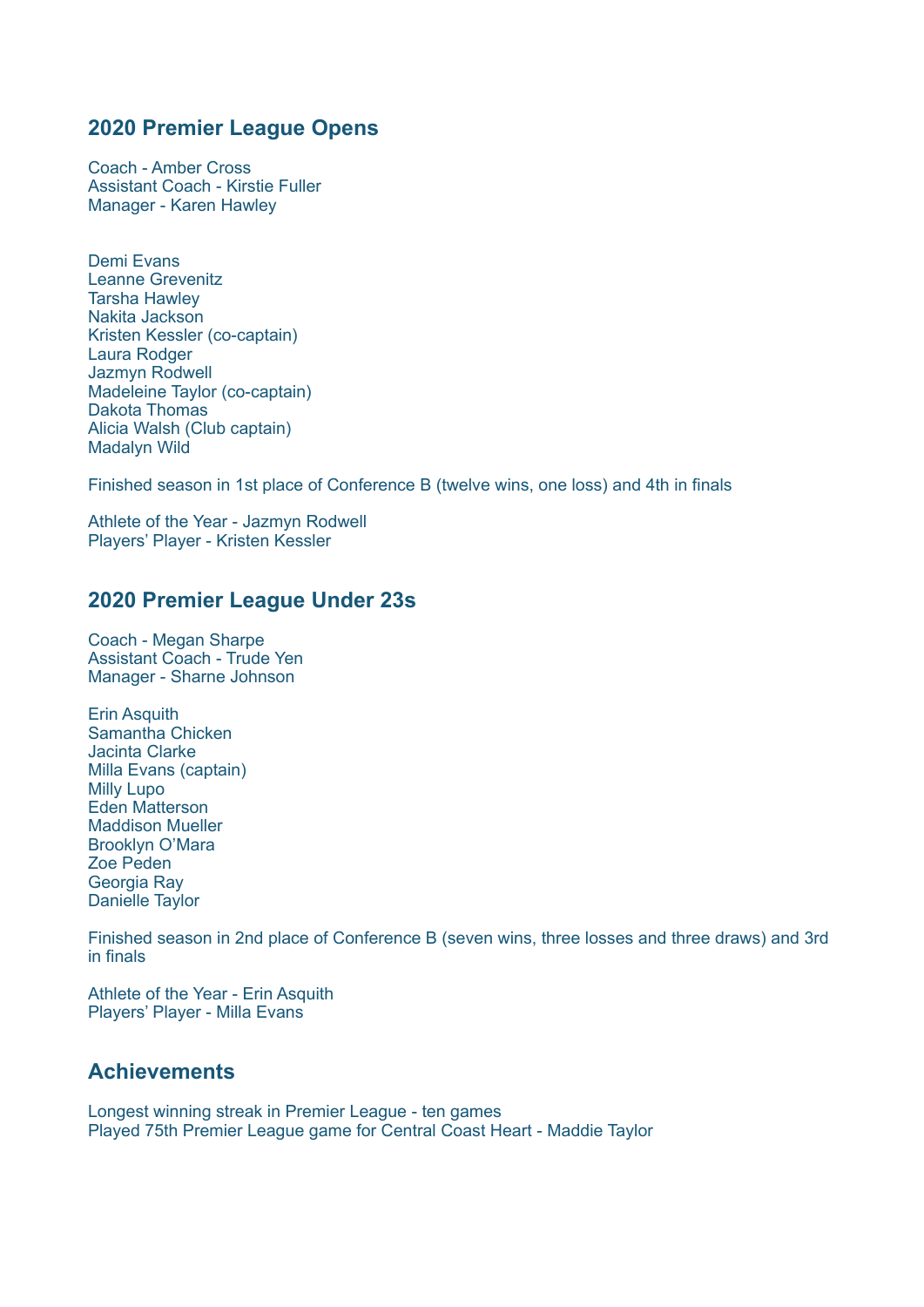Coach - Amber Cross Assistant Coach - Jessica Morgan Manager - Karen Hawley

Demi Evans Leanne Grevenitz Tarsha Hawley Casey Judge Kristen Kessler Lauren Moore Laura Rodger Madeleine Taylor Dakota Thomas Alicia Walsh (captain)

Finished season as Minor Premiers (eleven wins, three losses) and Grand Final Runners up

Athlete of the Year - Alicia Walsh Players' Player - Kristen Kessler

# **2019 Premier League Under 23s**

Co-Coach - Gimanama Crowdy Co-Coach - Megan Sharpe Manager - Kylie Rayner

Erin Asquith Elly Davidson Isabella De vivo Milla Evans (co-captain) Eliza Hand Nakita Jackson (co-captain) Erin Kessler Cassidy Matterson Brooklyn O'Mara Georgia Ray Jessie-Ellen Standen Danielle Taylor

Finished season in 5th position (seven wins, seven losses)

Athlete of the Year - Brooklyn O'Mara Players' Player - Eliza Hand

### **Awards**

2019 Nance Kenny OAM Netball NSW Premier League Player of the Year - Madeleine Taylor 2019 Sport NSW Community Coach of the Year - Amber Cross 2019 Central Coast Sport - Active Recreation Initiative/Event of the Year - Social Twilight @ Gosford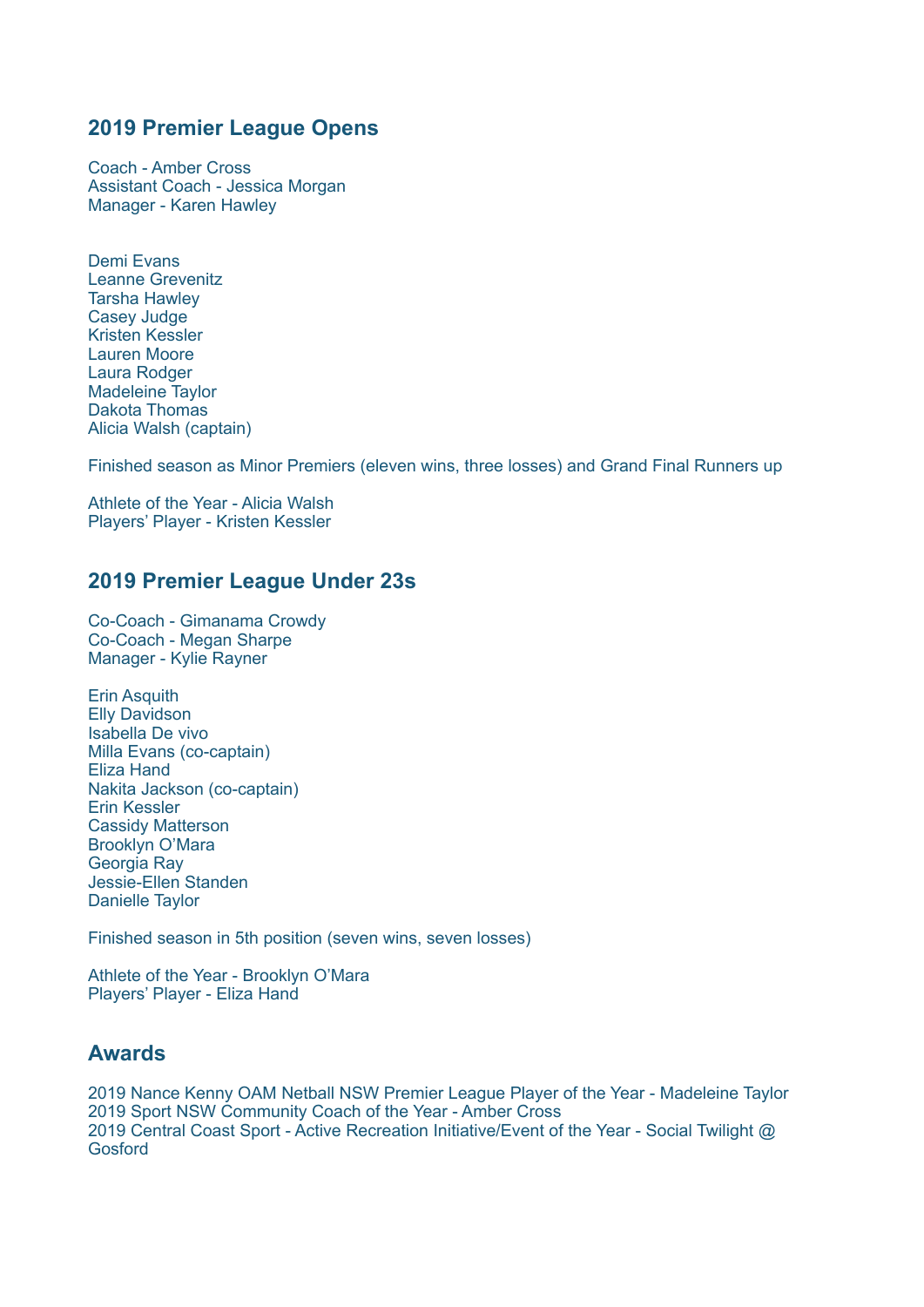Coach - Amber Cross Assistant Coach - Gimanama Crowdy Manager - Jenene Carling

Natarlia Bridges Sophie Buckley Demi Evans Tarsha Hawley Kristen Kessler Lauren Moore Laura Rodger Madeleine Taylor Alicia Walsh Amy Wild (captain)

Finished season in 2nd position (eleven wins, three losses) and Grand Final Winners

Athlete of the Year - Amy Wild Players' Player - Amy Wild

#### **2018 Premier League Under 20s**

Coach - Megan Sharpe Assistant Coach - Maria Hoad Manager - Jackie & Rob De vivo

Hannah Cullen Isabella De vivo Milla Evans Eliza Hand Nakita Jackson Jessica Kelly Brooklyn O'Mara Georgia Ray Jazmyn Rodwell (captain) Danielle Taylor

Finished season in 3rd position (eight wins, one draw, five losses) and Finalists

Athlete of the Year - Eliza Hand Players' Player - Milla Evans

#### **Awards**

2018 Premier League Opens Grand Final Most Valuable Player - Amy Wild 2018 Nance Kenny OAM Netball NSW Premier League Player of the Year - Amy Wild 2018 Marg Corbett OAM Netball NSW Coach of the Year - Amber Cross 2018 Central Coast Sport - Team of the Year - Central Coast Heart Opens 2018 Central Coast Sport - Coach of the Year - Amber Cross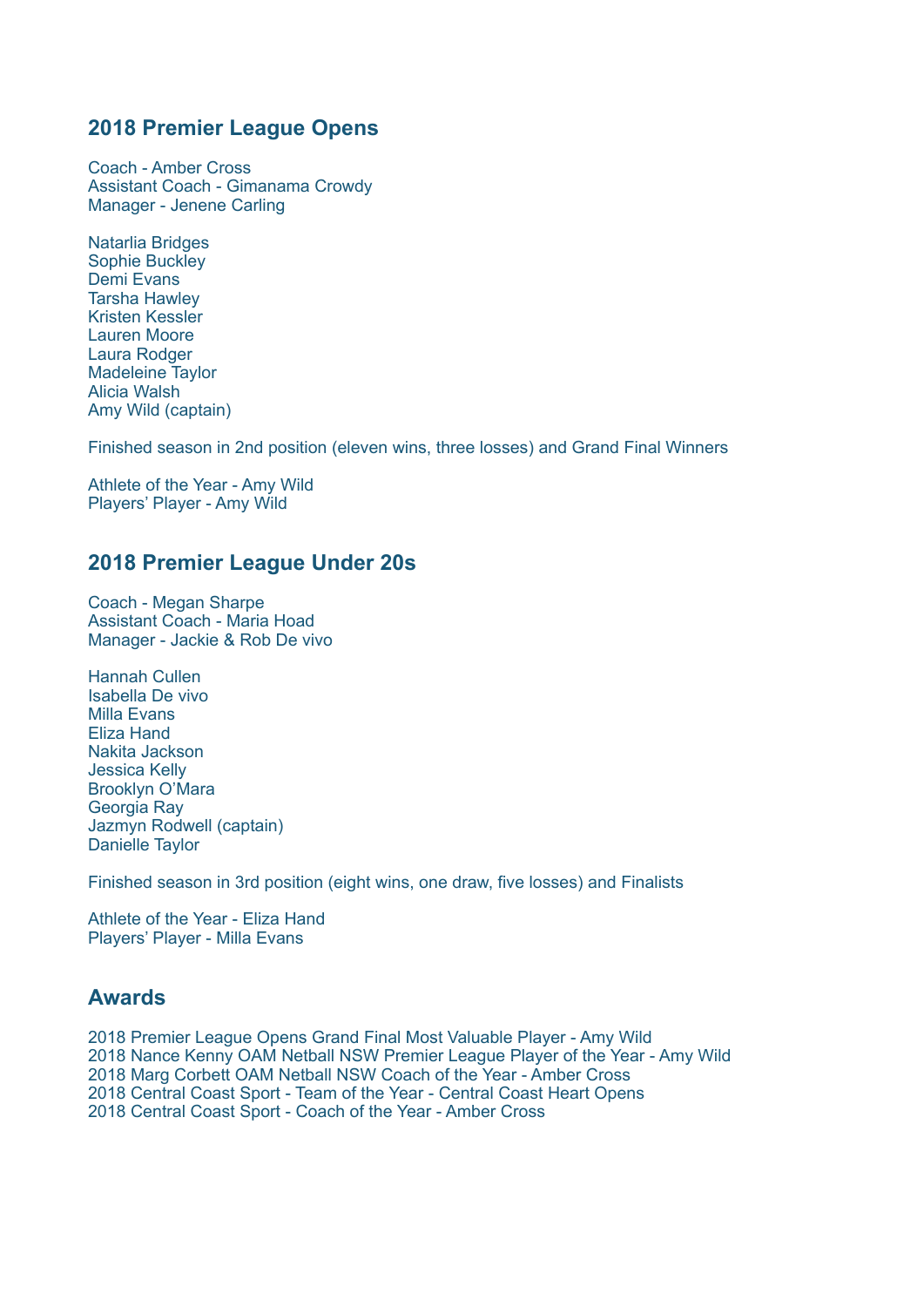Coach - Amber Cross Assistant Coach - Megan Sharpe Manager - Jenene Carling

Tianna Cummings Demi Evans Leanne Grevenitz Kristen Kessler Carly Leembruggen Laura Rodger Madeleine Taylor Lisa Vincze (co-captain) Alicia Walsh Amy Wild (co-captain)

Finished season in 5th position (seven wins, seven losses)

Athlete of the Year - Demi Evans Players' Player - Madeleine Taylor

### **2017 Premier League Under 20s**

Coach - Nerida Stewart Assistant Coach - Jessica Morgan Manager - Pamela Proctor

Bronte Doorn Jacinta Clark Molly Croak Jayde Faimanu Madison Hilton (captain) Nakita Jackson Georgia Ray Claudia Rodwell Jazmyn Rodwell Caelynn Ryan Hannah Stewart Madalyn Wild

Finished season in 7th position (two wins, one draw, eleven losses)

Athlete of the Year - Madalyn Wild Players' Player - Jazmyn Rodwell & Madalyn Wild

## **Awards**

2017 Nance Kenny OAM Netball NSW Premier League Player of the Year - Madeleine Taylor 2017 Netball NSW Umpire of the Year - Jordan Kiss